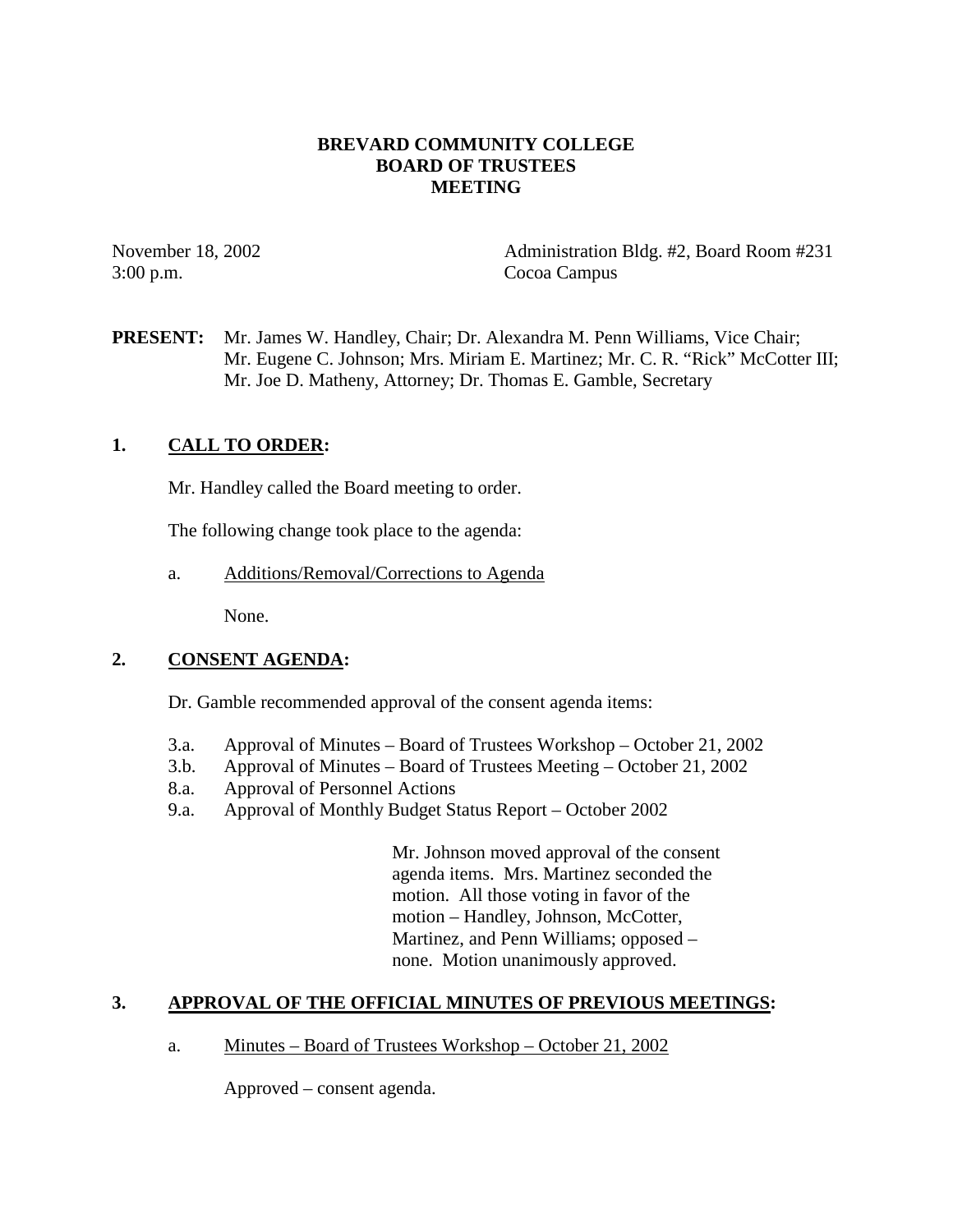Board of Trustees Meeting November 18, 2002  $Page - 2 -$ 

## b. Minutes – Board of Trustees Meeting – October 21, 2002

Approved – consent agenda.

## **4. COMMUNICATIONS:**

None.

# **5. CITIZEN'S PRESENTATION:**

None.

# **6. CONSTRUCTION AND DEVELOPMENT:**

a. Approval of Titusville Campus Master Plan – Dr. Spraggs (Addendum)

Dr. Larry Spraggs, Titusville Campus President, introduced Mr. Joe Sorci, President, and Mr. Steve Clark, Project Manager, Florida Architects. Mr. Sorci and Mr. Clark gave a PowerPoint presentation of the Titusville Campus Master Plan.

> Mr. Johnson moved approval of the Titusville Campus Master Plan. Mr. McCotter seconded the motion. All those voting in favor of the motion – Handley, Johnson, McCotter, Martinez, and Penn Williams; opposed – none. Motion unanimously approved.

# **7. OLD BUSINESS:**

a. Report on Pending Legal Actions – Mr. Matheny (Addendum)

Mr. Joe Matheny, attorney, reported he had nothing to add to his written report.

### **8. NEW BUSINESS:**

a. Approval of Personnel Actions – Ms. Oglesby (Addendum)

Approved – consent agenda.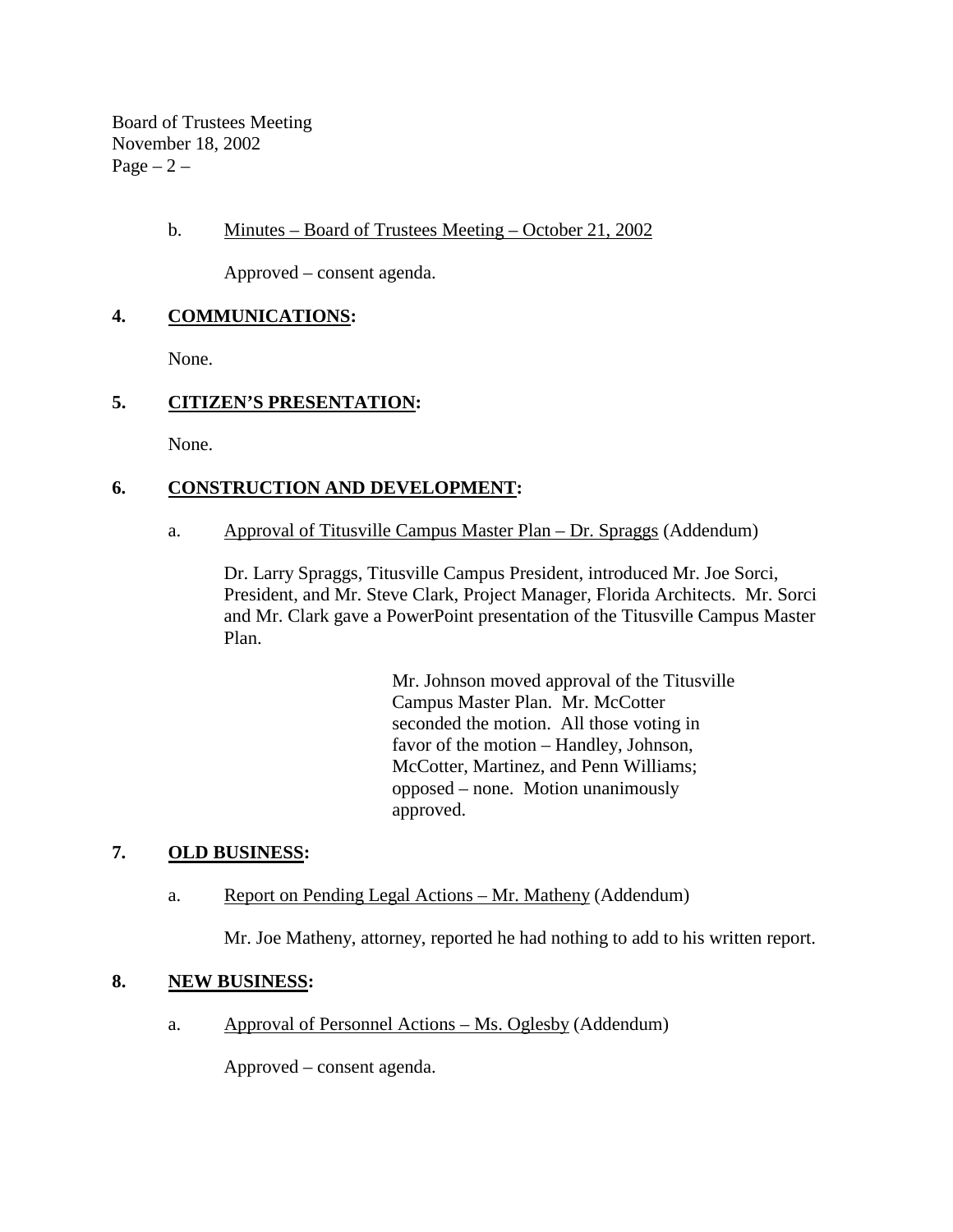Board of Trustees Meeting November 18, 2002 Page  $-3-$ 

## b. Transfer of Corrections Academy to Titusville – Dr. Gamble (Addendum)

Dr. Gamble reported that because of the location of the Brevard Correctional Facility, as well as the Volusia County Correctional Facility, it would be best to relocate BCC's Correction Academy closer to those facilities. He reported that in January 2003, it is BCC's intent to move the Corrections Academy from the Melbourne Campus to the Titusville Campus. This would also help enhance the enrollment numbers for the Titusville Campus.

c. Request for Board Meeting Agenda Items – Board Members

None.

# **9. FINANCIAL ACTIONS:**

a. Approval of Monthly Budget Status Report – October 2002 – Mr. Cherry (Addendum)

Approved – consent agenda.

# **10. REPORT OF THE DISTRICT PRESIDENT:**

a. Bernard W. Simpkins Entrepreneurial Lecture Series – Mr. Al Neuharth

Dr. Gamble reported BCC had an extremely positive experience with Al Neuharth's presentation as part of the Bernard Simpkins series of seminars.

b. Massing of the Colors Service

Dr. Gamble reported on the Massing of the Colors held on November 11, 2002, and indicated BCC had a reasonable turn-out for the Massing of the Colors.

c. Florida Space Research Institute

Dr. Gamble distributed a handout from the Florida Space Research Institute.

d. Award to Dr. Janice Grumbles, Director of the Vet-Tech Program

Dr. Gamble reported that Dr. Janice Grumbles, Director of the Vet-Tech Program, was recently awarded the Educator Award from the University of Florida College of Agriculture and Life Sciences, which has much prestige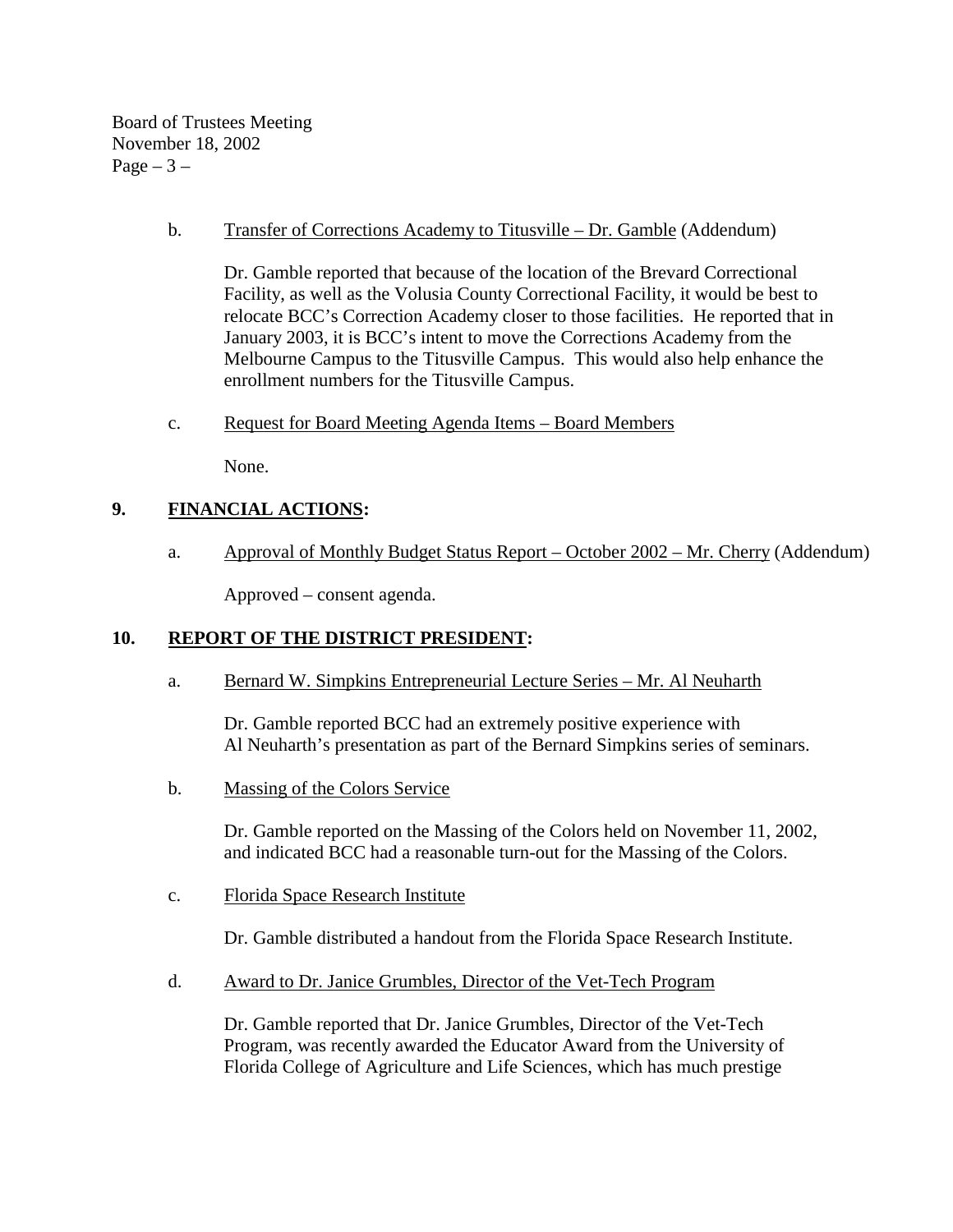Board of Trustees Meeting November 18, 2002  $Page-4$  –

> associated with it. He reported it is an award that is initiated, from students' nomination and follow-up.

### e. Announcement of Doctorate Degree – Dr. Sherry Meaders

Dr. Gamble announced and congratulated Sherry Meaders, Director of Development, for receiving her doctorate degree in Resource Development, from the University of Florida.

### f. Awards Given to the Community Relations and Marketing Departments

Dr. Gamble reported there were three awards the Community Relations and Marketing Department won for their various documents, including the Report to the Community.

## **11. COMMITTEE REPORTS:**

### a. SACS Committee

Dr. Rosemary Layne, Special Assistant to the District President, SACS/Dean, Staff and Program Development, reported Dr. Elva Concha LeBlanc, Chair of the BCC SACS visiting team, will be visiting the college December 2. It is practice for the Chair to visit the college approximately eight weeks prior to the SACS visit. Dr. Layne reviewed the agenda of the scheduled visit in February 2003. Dr. Layne asked the Board members to block off February 23, 2003, in order to be available for the SACS visiting team. Dr. Layne reminded the Board the SACS visiting team will be here from February 23, 2003, through February 26, 2003.

### b. Intercollegiate Athletics Task Force

Dr. Fettrow reported the Intercollegiate Athletics Task Force committee determined that whatever they recommended, it would need to stay within the budget. She announced the committee would be meeting again on November 19, 2002, at 6:00 p.m. and will go through some scenarios to present to Dr. Gamble by December 1, 2002. Dr. Gamble reported his intent is to share the recommendations of the Task Force, with the Board members, once he receives the information. He reported this issue will be discussed at a Board of Trustees workshop.